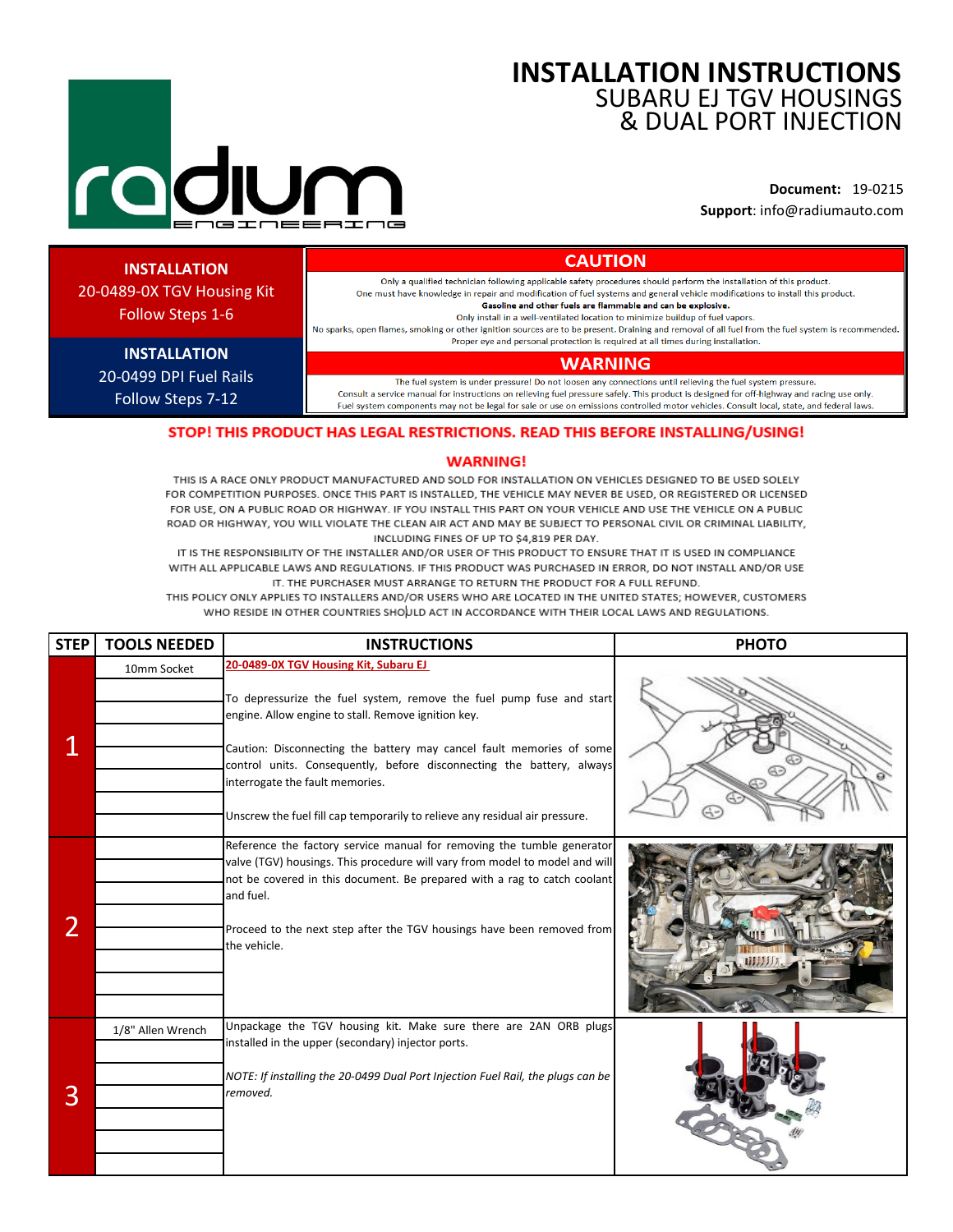| 4 | 5mm Allen Wrench<br>12mm Socket       | Depending on the Subaru model, the intake manifold's interior mounting<br>holes will be in unique locations. Rotate the included eccentric blocks 180<br>degrees to match the specific Subaru vehicle.<br>NOTE: The intake manifolds from the engines listed below are compatible<br>with the TGV housings. However, top feed fuel rails and fuel injectors must<br>be purchased separately.<br>04-06 Impreza STi<br>OEM side feed<br>05-06 Legacy GT<br>OEM side feed<br>04-05 Forester XT<br>OEM side feed<br>04-05 Outback XT<br>OEM side feed<br>Inspect and clean the cylinder head mating surface. Align and place the new<br>provided TGV housing gaskets down on the cylinder heads. | INTAKE MANIFOLD COMPATIBILITY<br>08-14 WRX<br>07-19 STi<br>09-13 FXT<br>$\bullet$ © $\bullet$<br>07-12 LGT<br><b>12 OBX</b><br>02-07 WRX<br>06-08 FXT<br>04-06 STI SIDE FEED<br>04-05 FXT SIDE FEED                                                        |
|---|---------------------------------------|----------------------------------------------------------------------------------------------------------------------------------------------------------------------------------------------------------------------------------------------------------------------------------------------------------------------------------------------------------------------------------------------------------------------------------------------------------------------------------------------------------------------------------------------------------------------------------------------------------------------------------------------------------------------------------------------|------------------------------------------------------------------------------------------------------------------------------------------------------------------------------------------------------------------------------------------------------------|
| 5 |                                       | Four of the long OEM M8 TGV housing mounting bolts (2 on each side) will<br>NOT be reused. Instead, the 4 short M8 bolts (shown) must be used for the<br>outer TGV housing holes. These bolts along with the OEM center bolts that<br>secure the TGV housings to the cylinder heads should be torqued to 18.4<br>ftlbs (25 Nm)                                                                                                                                                                                                                                                                                                                                                               |                                                                                                                                                                                                                                                            |
| 6 |                                       | These TGV housings are compatible with OEM Subaru top feed fuel injectors<br>and any injector with the same fitment properties.<br>When installing aftermarket fuel injectors, make sure the injectors have the<br>adapter "buckets" installed on the outlets, as shown in the photo.<br>If these adapters are not present, contact the injector manufacturer.                                                                                                                                                                                                                                                                                                                               |                                                                                                                                                                                                                                                            |
|   | 10mm Socket<br><b>Electrical Tape</b> | Torque the 12 OEM bolts (6 on each side) that secure the intake manifold to<br>TGV housings to 6.1 ftlbs (8.25Nm).<br>Reinstall all components in reverse order. Protect the unused TGV electrical<br>connectors with tape.<br>Reconnect the battery and refill coolant system. Cycle the ignition switch a<br>few times (without starting engine). CHECK FOR LEAKS! If no leaks are<br>found, start the engine and check again while running. Installation<br>complete                                                                                                                                                                                                                      |                                                                                                                                                                                                                                                            |
| 8 | 1/8" Allen Wrench<br>Petroleum Oil    | 20-0499 Dual Port Injection Fuel Rails, Subaru EJ<br>Before beginning, make sure the correct fuel injectors are on hand. Refer to<br>the Radium website for more info.<br>The DPI fuel rails are specific to the 20-0489-0X TGV Housing Kit. First,<br>remove the 2AN ORB plugs from the upper secondary injector ports.<br>NOTE: There are 8 adapters (4 hats/4 seats) included for the primary<br>injectors. For OEM injectors, only the injector hats will be used. For<br>aftermarket Bosch EV14 injectors, only the injector seats will be used.<br>Lubricate the injector adapter O-rings and install to the injectors.                                                                | PRIMARY SETUP<br>RADIUM<br><b>BOSCH</b><br><b>FUEL</b><br><b>EV14</b><br><b>INJECTOR</b><br><b>FUEL</b><br>HAT<br><b>NJECTOR</b><br>OEM<br><b>ADIUM</b><br><b>SUBARU</b><br><b>FUEL</b><br><b>FUEL</b><br><b>NJECTOR</b><br><b>INJECTOR</b><br><b>SEAT</b> |
| 9 | Petroleum Oil                         | Lubricate all adapter fitting O-rings and secure to the fuel rails.<br>NOTE: Adapter fittings are NOT included. The end ports are 10AN ORB and<br>the top ports are 8AN ORB.<br>Lubricate each fuel injector's top O-ring and fully insert into each Radium<br>fuel rail injector port. Press the included phenolic spacers into the underside<br>of the fuel rail mounts. Position the fuel rail assembly onto the TGV housings<br>and press to seat the lower injector O-rings.                                                                                                                                                                                                            |                                                                                                                                                                                                                                                            |